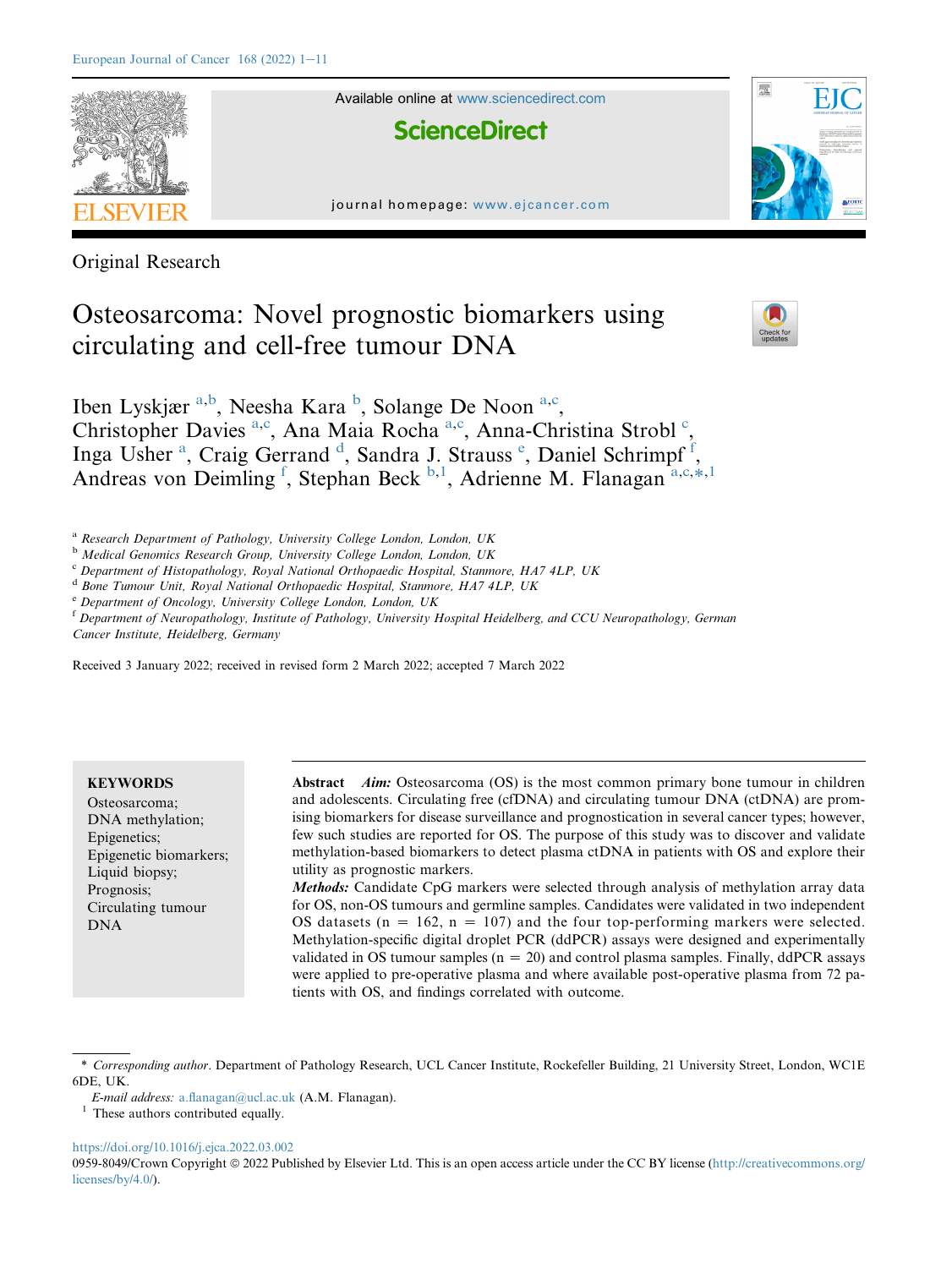Results: Custom ddPCR assays detected ctDNA in 69% and 40% of pre-operative plasma samples ( $n = 72$ ), based on thresholds of one or two positive markers respectively. ctDNA was detected in 5/17 (29%) post-operative plasma samples from patients, which in four cases were associated with or preceded disease relapse. Both pre-operative cfDNA levels and ctDNA detection independently correlated with overall survival ( $p = 0.0015$  and  $p = 0.0096$ , respectively).

Conclusion: Our findings illustrate the potential of mutation-independent methylation-based ctDNA assays for OS. This study lays the foundation for multi-institutional collaborative studies to explore the utility of plasma-derived biomarkers in the management of OS. Crown Copyright  $\odot$  2022 Published by Elsevier Ltd. This is an open access article under the

CC BY license [\(http://creativecommons.org/licenses/by/4.0/\)](http://creativecommons.org/licenses/by/4.0/).

### 1. Introduction

Osteosarcoma (OS) is the most common primary malignant bone tumour in childhood and adolescents, generally arising in the metaphysis of long bones [[1](#page-8-0)]. Approximately  $80-90\%$  of all OS tumours are high grade, and despite toxic multimodal therapies, survival for the majority of patients with OS has not improved over the last 40 years  $[2]$  $[2]$ , with 30–40% of patients with OS dying of their disease [\[3](#page-8-2)]. Although response to chemotherapy is an indicator of survival [\[4](#page-8-3)], it is currently not possible to predict which patients are likely to respond to chemotherapy.

Studies have demonstrated the value of minimally invasive assays in cancer management in assessing treatment efficacy through detection of residual tumour following surgery, as predictive biomarkers of response to targeted therapies, and as effective tools for surveillance of disease relapse [[5\]](#page-9-0). Measurement of total circulating free DNA (cfDNA) and circulating tumour DNA (ctDNA), the latter representing DNA shed into the bloodstream by tumour cells, has been shown to correlate with important clinical endpoints (e.g. progression-free survival and or overall survival) in several cancer types, as reviewed in Refs.  $[6-8]$  $[6-8]$  $[6-8]$  $[6-8]$  $[6-8]$ . In 2010, McBride et al. published the first ctDNA study in OS from a single patient and known genomic alterations from the tumour [[9\]](#page-9-2). Eight years later, Barris et al. applied targeted sequencing of genetic alterations detected in the tumours from 10 OS patients (28 samples) [\[10\]](#page-9-3) and found that ctDNA was detected in approximately half of the plasma samples (46%) [[10](#page-9-3)]. Shulman et al. used ultra-low-pass whole-genome sequencing (ULP-WGS) and detected ctDNA in 57% (41/72 OS patients) of localised OS prior to treatment, and reported that detection of ctDNA was associated with inferior survival but the results were not statisti-cally significant [\[11](#page-9-4)]. Klega et al. detected ctDNA in 9/10 OS patients when looking at copy number changes using ULP-WGS [\[12](#page-9-5)], but did not correlate their findings to clinical outcome. miRNA methylation studies have also

shown promising results (reviewed in Ref. [\[13](#page-9-6)]) although this is not a focus of this current study.

In the human genome, DNA methylation predominantly occurs at CpG dinucleotides, the site where a cytosine residue precedes a guanine residue in the  $5'$ -3' direction. In the healthy human genome, the majority of CpGs are methylated, except at CpG islands [[14\]](#page-9-7). Conversely, a cancer genome is often characterised by global hypomethylation and focal hypermethylation at CpG islands, leading to both genomic instability and transcriptional repression [[15\]](#page-9-8). This feature of cancer has been exploited as a highly sensitive and specific means of detecting cancers [[16](#page-9-9)]. To date, only a few studies have investigated genome-wide methylation patterns in samples from OS patients and correlated with patient outcomes  $[17-20]$  $[17-20]$  $[17-20]$  $[17-20]$  $[17-20]$ . The use of DNA methylation as a marker of ctDNA in OS is attractive because this tumour is characterised by complex genomes and high inter-tumour heterogeneity rather than recurrent genetic alterations  $[21-23]$  $[21-23]$  $[21-23]$ , making the selection of a universal genetic ctDNA marker challenging. Furthermore, as changes in methylation represent an early event in cancer and are considered to be retained through tumour evolution [\[24](#page-9-12)], they could be exploited as powerful biomarkers and would be expected to be only moderately confounded by tumour genetic heterogeneity [\[25](#page-9-13)]. For this reason, this approach has potential advantages over those employed by previous ctDNA studies in patients with OS in which genomic alterations were used for marker development [\[10](#page-9-3)[,11](#page-9-4)].

It has been established previoulsy that high levels of DNA in the circulation (cfDNA) have been linked to inferior outcomes  $[26-28]$  $[26-28]$  $[26-28]$  in patients with cancer. However, in contrast to ctDNA which represents a tumour-specific assay, cfDNA levels can be influenced by other factors including physical activity, age and rate of clearance. For these reasons, cfDNA is considered a less reliable biomarker, particularly when measured shortly after surgery [\[6](#page-9-1)]. Despite this, the clinical utility of cfDNA as a prognostic marker has been proven in a wide range of cancers [\[6](#page-9-1)].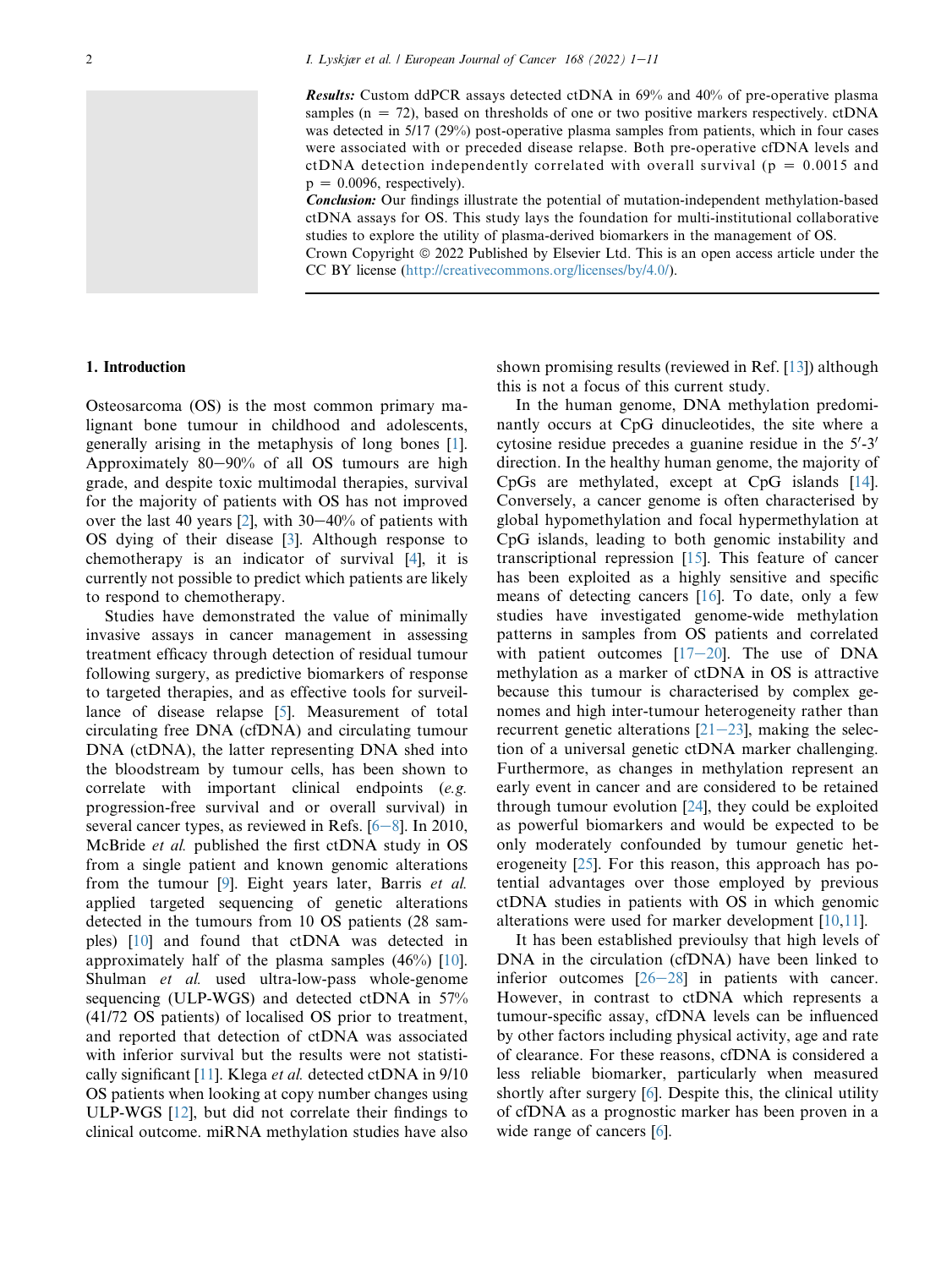The aim of this study was to identify and validate methylation-based biomarkers for the purpose of detecting ctDNA in patients with OS, and then to explore their utility as prognostic markers.

## 2. Materials and methods

### 2.1. Ethical approval

The Royal National Orthopaedic Hospital (RNOH) Biobank is a satellite of the UCL/UCLH Biobank for Health and Diseaseand which is approved by the National Research Ethics Committee of the Health Research Committee (reference: Integrated Research Application System (IRAS) project identifier: 272816). This project (EC17.14) was approved by the National Research Ethics Committee UCL/UCLH Biobank Ethics Committee.

## 2.2. Training methylation cohort

Our in-house dataset consisted of 750 samples of various sarcoma subtypes (Supplementary Table 1) (EMBL-EBI, under accession number E-MTAB-9875) previously published [[29\]](#page-9-15). Infinium 450K methylation data were downloaded from TCGA ( $n = 8730$ ; [https://www.](https://www.cancer.gov/tcg) [cancer.gov/tcg](https://www.cancer.gov/tcg)) using TCGAbiolinks [\[30](#page-9-16)] and from Marmal-aid [[31\]](#page-9-17) (kindly provided by Dr Robert Lowe, UCL, QMUL, UK)  $(n = 2885;$  Supplementary Table 2).

# 2.3. External validation cohorts for identified methylation markers

Validation Set I consisted of 450K and EPIC methylation raw IDAT files from 162 OS from Heidelberg, Germany (provided by DS and AVD [\[32](#page-9-18)], GSE140686) and 699 peripheral blood leucocytes (PBLs) from noncancer patients (GSE125105 [\[33](#page-9-19)]). Validation Set II consisted of 21 publicly available OS samples (GSE58770 [\[34](#page-9-20)]), 86 OS samples from the TARGET-OS (Children's Oncology Group and The Hospital for Sick Children in Toronto, Canada, dbGaP accession phs000218.v21.p7, [http://ocg.cancer.gov/programs/](http://ocg.cancer.gov/programs/target) [target](http://ocg.cancer.gov/programs/target) and 732 healthy blood samples (GSE87571 [\[35](#page-9-21)]).

# 2.4. Biomarker discovery and digital droplet PCR assay design

To avoid false-positive results in the plasma samples, we first excluded all CpG sites that showed signs of DNA methylation ( $\beta$ -value > 0.2) in more than 1% of all peripheral blood leucocytes (PBLs) samples (TCGA/Marmal-aid cohorts). Next, we excluded a) CpGs that were hypomethylated ( $\beta$  < 0.5) in more than 20% of all OS cases, b) methylated CpGs  $(\beta > 0.5)$  that were detected in more than 50% of other cancers and c) methylated CpGs ( $\beta > 0.2$ ) detected in more than  $>30\%$  of healthy tissues (Supplementary Figure 1B).

The 17 identified candidate methylation markers (CpGs) were annotated using the COHCAP [\[36](#page-9-22)] R package (using the hg19 genome build). Methylationspecific digital droplet PCR (ddPCR) assays were designed using Primer3Plus [[37\]](#page-9-23) and MethPrimer [\[38](#page-9-24)], and checked using BiSearch [[39\]](#page-9-25). Receiver operating characteristics (ROC) analyses were performed using the pROC R package [\[40](#page-9-26)] to determine the sensitivity and specificity of the probes both individually and in combination (where at least two of the markers were positive). A b-value of 0.5 was chosen as the threshold for determining if a sample should be classified as positive. To be able to use a ddPCR assay with the available plasma  $(1-2$  mL), we reduced the number of markers from 17 to four. This was achieved by first calculating the sensitivities and specificities in the Training and Validation sets (Supplementary Table 3) and then identifying regions for which ddPCR assays could be designed. This led us to selecting the following CpGs for experimental validation; cg02169391, cg22082800, cg25680486 and cg26100986. All of these markers are located on chromosome (chr) 7: cg22082800 (chr7: 100203350), cg25680486 (chr7: 100203114) and cg26100986 (chr7: 100202882). cg02169391 is located in the promoter of the MEST gene, while the remaining CpGs are sited in the intragenic region of procollagen Cendopeptidase enhancer 1 (PCOLCE). Primer and probes sequence for these CpGs are provided in Supplementary Table 4.

#### 2.5. Clinical samples for experimental validation

Three clinical sample sets were available for experimental validation: 1) high-grade OS tumour samples from 20 patients (Supplementary Table 5), 2) control plasma samples obtained from 47 healthy volunteers (2.5 mL plasma) and 69 individuals with benign bone disease (see below for list) and degenerative joint disease (referred to hereafter as non-cancer patients; 4.5 mL plasma, Supplementary Table 6), and 3) samples from 72 patients with OS; these included blood for germline DNA and their pre-operative, pre-treatment plasma samples, in addition to 17 post-OP plasma samples (a total of 89 plasma samples with a median of 4.5 mL, range  $3-4.5$  mL (1-2 mL were used for ddPCR analysis), overview in Supplementary Table 7).

The diagnoses of patients with benign bone disease mentioned above included simple bone cysts, osteoarthritis, osteoblastoma, fibrous dysplasia, osteoid osteoma, osteochondroma, tenosynovial giant cell tumour, synovial chondromatosis; the degenerative joint disease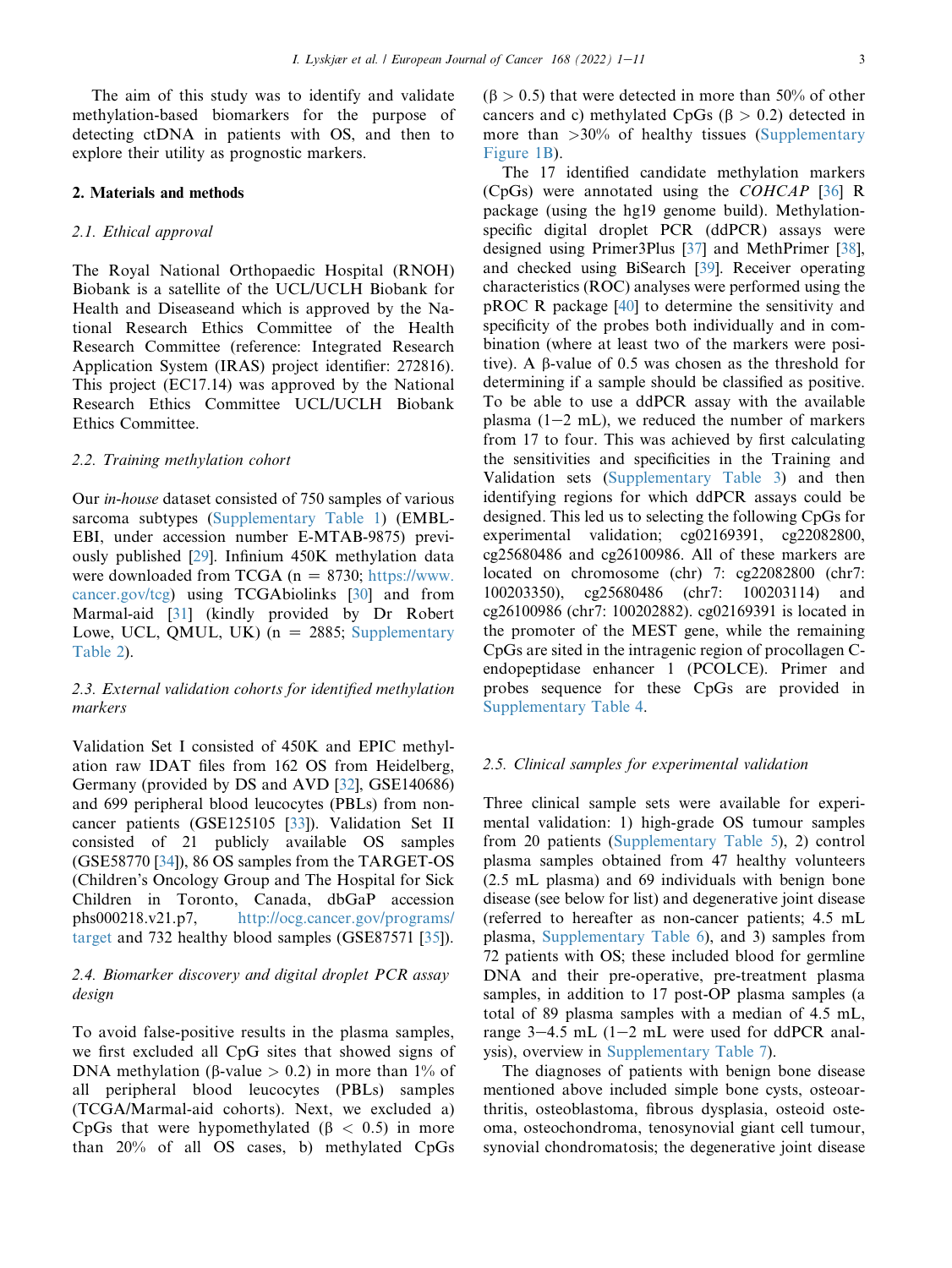cohort comprised patients undergoing hip or knee replacements (Supplementary Table 8).

# 2.6. Digital droplet PCR analysis of tumour and plasma samples

The reaction mix (total volume  $= 22$  ul) consisted of 18 mM of forward and reverse primer, 0.05 mM probe, 2x Supermix for probes (no UTP) (Cat. No  $186-3023$ , Bio-Rad, USA) and with  $2-9$  µl input material. Droplets were generated on an automatic droplet generator QX200 AutoDG Droplet Digital PCR System (Bio-Rad) or on a QX200 Droplet Generator and PCR amplified in a Mastercycler Nexus GSX1 (Eppendorf) using the program: 95 °C for 10 min, 45 cycles of 95 °C for 30 s,  $X^{\circ}C$  for 1 min  $(X =$  assay-specific, see Supplementary Table 4), one cycle of  $98 °C$  for 10 min and cooled to 4  $\degree$ C and left for 2h to rehydrate the droplets. Droplets were read using the QX100 reader (Bio-Rad), and the generated data analysed using Quantasoft v1.6.6 software (Bio-Rad).

## 2.7. Determining limit of blank and limit of detection

For each assay, 20 negative control samples (10 ng germline PBLs DNA) were profiled to establish the limit of blank (LOB) and detection (LOD) values [\[41](#page-9-27)]. To refine further the LOD we used 47 non-cancer control plasma samples controls. Each CpG pair (cg02169391 and cg26100986 or cg22082800 and cg25680486) was run on 1 mL of plasma. Firstly, 20/47 plasma samples were assessed, which revealed very low methylation levels in all samples; the average methylation levels were 0.005, 0.002, 0.001, and 0.002 for cg02169391, cg22082800, cg25680486, and cg26100986, respectively (Supplementary Table 6). Using the original LOD thresholds resulted in 18 correctly classified negative samples and two false-positive samples. Based upon these data, the thresholds were adjusted using ROC analyses to identify thresholds which provided minimal false-positive results. The new adjusted thresholds or optimal LODs are provided in Supplementary Table 4. Using the optimal LODs provided no false positives in the cohort of 20 noncancer plasma samples and remained at a 100% sensitivity and specificity for the previous 20 tumour and germline blood samples. The remaining 27 non-cancer plasma samples were then run with assays and the new optimal LODs were applied, thereby correctly classifying all plasma as negative, thus achieving a 100% specificity. These LOD thresholds were applied subsequently to all analyses.

A list of all ddPCR assays and LOB/LOD levels are provided in Supplementary Table 4. In each ddPCR run three controls were included: a positive control (Universal methylated Human DNA, Cat.No. D5011, Nordic Biosite), a negative control (un-methylated control DNA, Human HCT116 DKO non-methylated DNA, Cat.No. D5014-1, Nordic Biosite) and a nontemplate control (NTC,  $H_2O$ ).

#### 2.8. Clinical correlates

OS patients were identified from an anonymised research database of patients diagnosed and managed within the London Sarcoma Service and included paediatric and adult patients. Accompanying clinical annotations were available for the majority of cases, including demographic data, pathological information, treatment history and outcome data (Supplementary Table 9).

#### 2.9. Statistical analysis

All statistical analysis was performed in R (version 3.6.1) [\[42](#page-9-28)]. A p-value  $\langle 5\%$  was deemed statistically significant. A ctDNA-positive sample was defined as a sample with a least two of the four methylation markers above the limit of detection (LOD). Survival analysis was performed using the Kaplan–Meier estimator with all-cause mortality as the end point. The multivariate analysis was a Cox proportional hazards regression model with time from diagnosis to death or censorship (time to last follow-up) as an end point.

#### 2.10. Data availability

In-house raw methylation array data have previously been published [\[29](#page-9-15)] and are available from the ArrayExpress database at EMBL-EBI [\(www.ebi.ac.uk/](http://www.ebi.ac.uk/arrayexpress) [arrayexpress](http://www.ebi.ac.uk/arrayexpress)), accession number E-MTAB-9875.

## 3. Results

# 3.1. In silico identification and validation of methylation markers through large scale bioinformatic analyses

Our first step in the identification of novel CpG sites as candidates for ctDNA assays involved downloading and interrogating the publicly available methylation data from 8730 and 2885 human tissue samples from the TCGA [[43\]](#page-9-29) and Marmal-Aid [[31\]](#page-9-17), respectively (Supplementary Table 2 and [Fig. 1](#page-4-0) for study outline). 10,766 samples were eligible for further analysis after filtering for incomplete data (Methods, Supplementary Figure 1A), and were analysed alongside 750 in-house sarcoma methylation profiles. Data from the remaining 10,766 samples were used for bioinformatic analysis together with 750 of our in-house sarcoma samples [[29\]](#page-9-15). Hence, the final discovery group included methylome data from 11,516 samples, including 1578 blood samples, 202 normal tissues, 9565 non-OS cancer samples and 171 OS tumour samples (Supplementary Figure 1A, Supplementary Tables 1 and 2).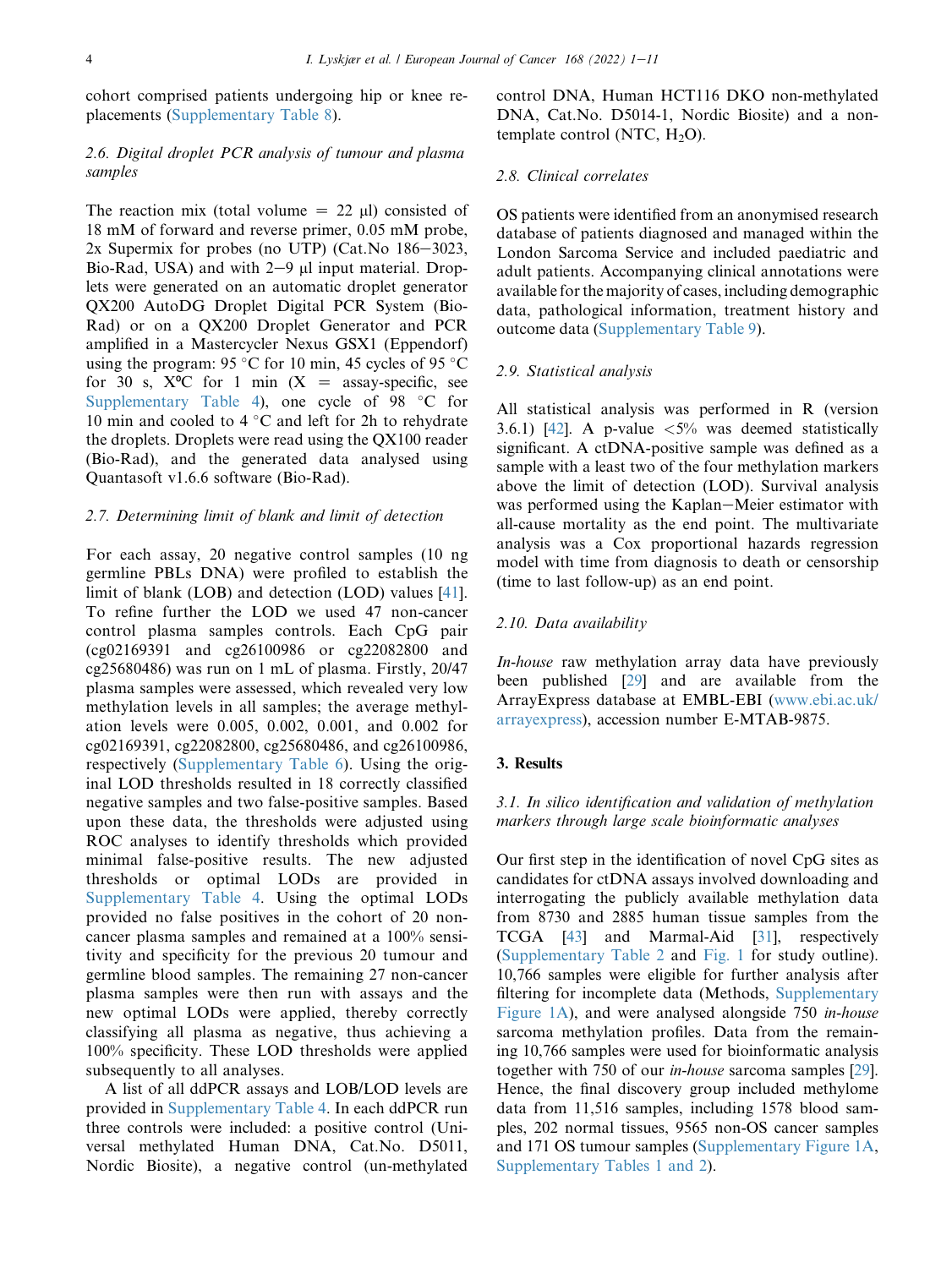<span id="page-4-0"></span>

Cell-free circulating DNA analysis (N=205 samples/188 individuals)

Non-cancer other



Non-cancer

3.1.1. Osteosarcoma-specific DNA methylation markers We next took a stepwise approach to identify DNA methylation markers (CpG sites), which were uniquely methylated in OS (Supplementary Figure 1B). Using our screening pipeline (Supplementary Figure 1B), we identified 17 candidate methylated markers for OS (Supplementary Figure 2). To obtain an estimate of their combined sensitivity and specificity, we performed ROC curve analysis on 171 OS and 1578 non-cancer PBLs (Training Set). The mean area under the curve (AUC) was 0.994 and included all 171 OS and only 11/1578 (0.7%) non-cancer PBLs samples (Supplementary Figure 3A).

171 in-house  $OS$  $+579$  other

sarcoma

samples

In-silico

validation

Validation Set 1

Validation Set 2

4 CpGs selected based on ddPCR assay design, sensitivity and specificity

# 3.1.2. Candidate DNA methylation markers show robust performance in independent OS datasets

Two independent rounds of *in silico* validation of these candidate methylation markers were performed using Validation Set I comprising 162 OS tumour and 699 non-cancer PBLs, and Validation Set II consisting of 107 OS tumour and 732 PBL samples (Materials and Methods). By including all 17 candidate markers with a  $\beta$ -value cut-off  $\geq 0.5$ , all OS in both validation sample sets were correctly classified. None of the 699 PBLs were methylated ( $\beta$  > 0.5) at any of the 17 candidate markers in Validation Set I, and only two of 732 PBLs (0.27%) from non-cancer patients were misclassified as OS in Validation Set 2. ROC analyses gave an  $AUC = 1.00$ for Validation Set 1 and  $AUC = 0.99$  for Validation Set 2 (Supplementary Fig. 3B and 3C).

# 3.1.3. Selection of four DNA-methylation markers for experimental validation

Post-OP cohort

ddPCR-based assays were chosen as the method for ctDNA measurement as this represents a widely employed and highly sensitive, specific, and costeffective methodology. The amount of plasma available from patients and the number of markers that can be multiplexed represent limitations of this approach and therefore from the 17 candidate markers, we selected four CpGs (cg02169391, cg22082800, cg25680486 and cg26100986) to take forward (Methods). Methylation of all four markers correctly identified 422/440 of all OS samples studied (95.9%) and misclassified only  $6/3009$  (false positives  $= 0.2\%$ ) noncancer PBLs as OS in silico (Training and the two Validation Sets) (Supplementary Table 3, Supplementary Figure 4).

# 3.2. Experimental validation of methylation markers in clinical OS cohorts

# 3.2.1. Candidate markers are highly sensitive and specific for OS tumour tissue

To validate further the sensitivity and specificity of the four markers, we tested these experimentally using two duplex ddPCR assays on samples from another set of 20 high-grade OS and matching germline blood DNA (Supplementary Table 5). Methylation at these CpG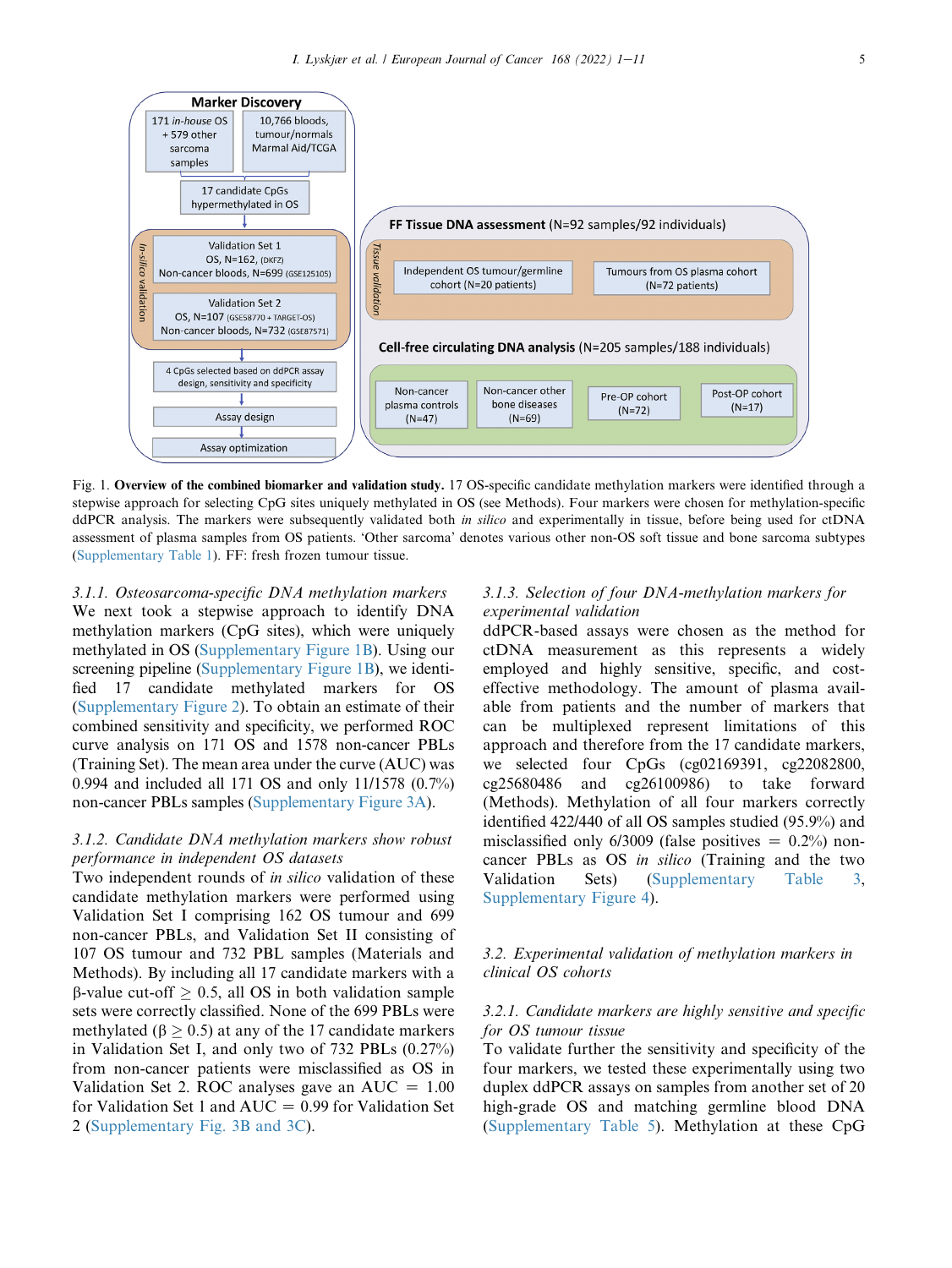<span id="page-5-1"></span>Table 1

Correlation of clinical outcome with pre-treatment ctDNA. PR: poor responder; GR: good responder, NCG: No chemo given, ctDNA: circulating tumour DNA.

|                                               | Pre-operative ctDNA<br>negative ( $n = 43$ )   | Pre-operative ctDNA<br>positive $(n = 29)$                       |
|-----------------------------------------------|------------------------------------------------|------------------------------------------------------------------|
| Metastasis at<br>diagnosis<br>$(n = 19)$      | 7(16%)                                         | 12 $(41\%)$                                                      |
| No metastases at<br>diagnosis<br>$(n = 53)$   | 36(68%)                                        | 17(32%)                                                          |
| All-cause mortality<br>$(n = 32)$             | 14 $(33%)$                                     | 18 $(62\%)$                                                      |
| Disease-related event $18(42%)$<br>$(n = 39)$ |                                                | 21(72%)                                                          |
| Response to<br>chemotherapy                   | PR: 28 $(65\%)$<br>GR: $9(21\%)$<br>NCG:6(14%) | PR: 11 $(38%)$<br>GR: $8(28%)$<br>NCG:4(14%)<br>Unknown/ $NA: 5$ |

sites was confirmed in each of the tumours and in none of the germline samples (Supplementary Figure 5).

To refine the limit of detection (LOD, Materials and Methods, and Supplementary Methods), we also applied the four assays (two duplexed assays) to 47 control plasma samples from patients with non-neoplastic conditions (Supplementary Table 7, Supplementary Figure 5) and plasma from 69 individuals with benign bone disease (Methods, Supplementary Table 8). 3/116 samples gave a false-positive result (cases NCND 63) and 64 (osteochondromas) and NCND\_65 (healthy volunteer), with an overall specificity of 97.4%.

# 3.2.2. Circulating tumour DNA detection correlates with disease progression

Finally, we measured the four methylation markers in matched tumour, PBLs and pre-treatment plasma

samples from 72 patients with OS (Supplementary Tables 6 and 9). This cohort comprised 19 patients with metastatic disease at diagnosis and 53 patients with only localised disease at diagnosis. Multivariate analysis confirmed published reports that the presence of metastases at diagnosis is an independent prognostic factor in our cohort ([Table 2](#page-5-0)) [\[44](#page-9-30)]. At least two of our four assays were positive in all 72 tumour samples. We first ran one duplexed assay on each plasma sample based on the probe with the highest methylation level in the matched tumour tissue. If neither or only one of the methylation markers was detected, we ran the other duplex assay. Although we observed methylation of at least one marker in 50/72 (69%) samples, we set a minimum of at least two markers to be detected above the LOD for a sample to be classified as 'ctDNA positive' and employed this criterion hereafter.

ctDNA assays were positive in 29/72 (40%) preoperative samples  $(ctDNA^{pre+},$  [Table 1](#page-5-1), Supplementary table 4). Amongst the patients with metastatic disease at diagnosis, ctDNA assays were positive in 12/19 (63%) compared with 17/53 (32%)  $ctDNA<sup>pre</sup>$  + patients with localised disease. Maximum tumour dimension was the only notable difference between those patients presenting with metastatic disease who were  $ctDNA<sup>pre+</sup>$  and  $ctDNA<sup>pre-</sup>$ . Specifically, in 16 patients whose primary tumour size was available, median values for maximum tumour size in  $ctDNA<sup>pre</sup>$  + cases was 142.5 mm versus a median of 92.5 mm for  $ctDNA<sup>pre-</sup>$  cases (p = 0.009, Supplementary Table 9). Nevertheless, both group medians correspond to a tumour stage  $pT2 + (pT1b + for$ tumours of the pelvis; AJCC 8th edition) and tumour maximum dimension is a crude approximation of tumour burden. Looking at patients with localised

<span id="page-5-0"></span>Table 2

Uni-and multivariate analysis of clinical factors and their relation to survival. cfDNA: circulating free DNA; ctDNA: circulating tumour DNA; pre-OP: pre-operatively.

| <b>SURVIVAL</b>                         | Univariate analysis |        |            | Multivariate analysis |        |         |
|-----------------------------------------|---------------------|--------|------------|-----------------------|--------|---------|
|                                         | HR                  | 95% CI | P-value    | HR.                   | 95% CI | P-value |
| Pre-OP cfDNA $(n = 72)$                 |                     |        |            |                       |        |         |
| $\langle 75$ th centile (n = 53)        | 0.34                | 0.38   | 0.005      | 0.56                  | 0.43   | 0.18    |
| $>75$ th centile (n = 19)               | <b>REFERENCE</b>    |        |            |                       |        |         |
| Pre-OP ctDNA $(n = 72)$                 |                     |        |            |                       |        |         |
| Negative ( $n = 43$ )                   | <b>REFERENCE</b>    |        |            |                       |        |         |
| Positive $(n = 29)$                     | 2.51                | 0.36   | 0.01       | 1.48                  | 0.42   | 0.36    |
| Metastasis at presentation ( $n = 72$ ) |                     |        |            |                       |        |         |
| Yes $(n = 19)$                          | 5                   | 0.37   | $1.2*10-5$ | 3.78                  | 0.0.40 | 0.0096  |
| No $(n = 53)$                           | <b>REFERENCE</b>    |        |            |                       |        |         |
| Gender ( $n = 72$ )                     |                     |        |            |                       |        |         |
| Male $(n = 38)$                         | <b>REFERENCE</b>    |        |            |                       |        |         |
| Female $(n = 34)$                       | 1.16                | 0.36   | 0.68       |                       |        |         |
| Age $(n = 72)$                          |                     |        |            |                       |        |         |
| $<30$ years (n = 62)                    | <b>REFERENCE</b>    |        |            |                       |        |         |
| $=$ >30 years (n = 10)                  | 1.14                | 0.54   | 0.81       |                       |        |         |
| Max tumour size $(n = 64)$              |                     |        |            |                       |        |         |
| $<80$ mm (n = 14)                       | <b>REFERENCE</b>    |        |            |                       |        |         |
| $>80$ mm (n = 50)                       | 1.38                | 0.5    | 0.51       |                       |        |         |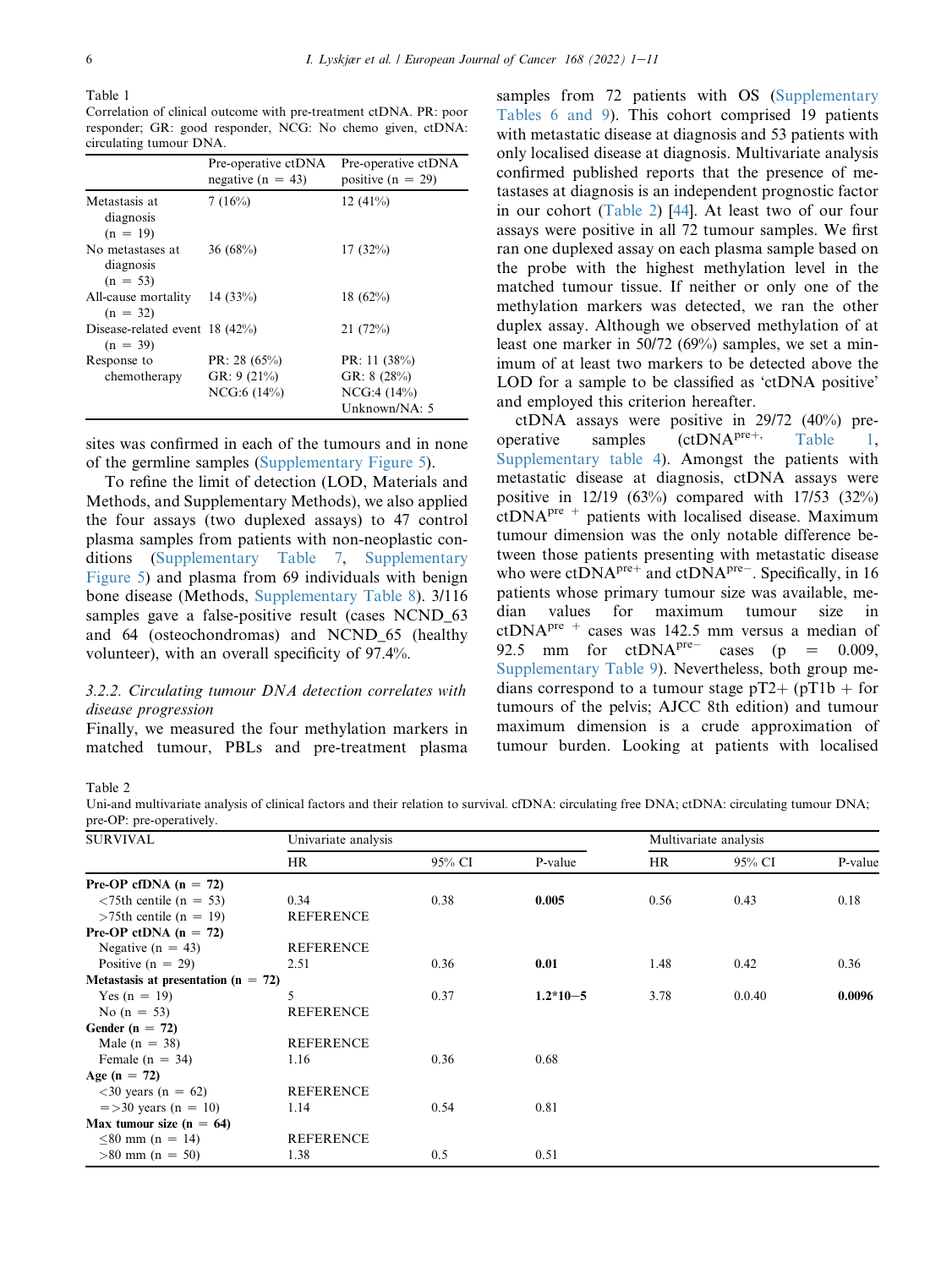disease, ten (59%) of the 17 ctDNA<sup>pre +</sup> patients subsequently suffered a disease-related event (death,  $n = 8$ ; or metastasis,  $n = 2$ ), while the remaining seven were alive without disease at the last follow-up (median follow-up  $= 5.3$  years, range  $0.9-11.3$  years, Supplementary Table 9). Overall, the detection of pretreatment ctDNA correlated with inferior survival outcomes ( $p < 0.01$ , [Fig. 2A](#page-6-0), [Table 1\)](#page-5-1) and with a diseaserelated event ( $p = 0.01$ , chi-square test), but not with tumour size ( $p = 0.14$ , Student's t-test), gender (0.53) or age at presentation ( $p = 0.92$ ). Within the localised disease group, however, no significant association with outcome was observed (likelihood ratio  $p = 0.19$ ). ctDNA positivity did not have a significant association with outcome on multivariate analysis [\(Table 2\)](#page-5-0), but it should be noted that this model also included metastatic disease status at diagnosis which is known to be linked to increased tumour burden [[44,](#page-9-30)[45](#page-10-0)], and thus higher probability of ctDNA detection.

Post-operative plasma was available from 17 of the 72 patients in our plasma validation cohort, including five ctDNA<sup>pre +</sup> patients. Five of 17 post-operative samples were positive for ctDNA (29%, median days from surgery 18, range:  $7-30$  days, Supplementary Table 9), including two subjects with ctDNA detected in both pre- and post-operative samples (OS\_22 & OS\_59). Two of five ctDNA<sup>post +</sup> patients were also noted to have R1 resection margins (OS\_11 & OS\_59). A review of follow-up data showed that four of the five  $ctDNA<sup>post</sup>$  + patients had a disease-related event at the time of plasma sampling  $(n = 2)$  or subsequently  $(n = 2)$  (Supplementary Table 9). The remaining patient (OS\_66, postoperative ctDNA detected day 30 postsurgery) was clinically disease-free at seven years. Detection of ctDNA post-operatively was not associated with the presence of metastasis at diagnosis ( $p = 0.45$ , Student's t-test).

# 3.2.3. Total circulating free DNA levels correlate with outcome

Finally, we measured the total amount of cfDNA in patients' pre-operative plasma samples, the median level of which was 1848 copies/mL plasma (range 231-15,180 copies/mL plasma). This correlated with survival (cfDNA<sup>high</sup> cutoff = 75th centile,  $p=0.003$ , [Fig. 2B](#page-6-0)), but not with tumour size (rho  $= 0.63$ , Spearman rank test), metastasis at diagnosis ( $p = 0.18$ , Kruskal–Wallis ranksum test) or anatomical site (femur versus tibia;  $p = 0.63$ , Kruskal–Wallis rank-sum test). Twelve out of nineteen (63%) cfDNA<sup>high</sup> patients were also ctDNA<sup>pre+</sup>; of the remaining 7/19 cfDNA<sup>high</sup> cases without ctDNA<sup>pre+</sup>, two had metastasis at diagnosis and another two had relapsed (Supplementary Table 9). Including  $cfDNA<sup>high</sup>$  as a risk factor for adverse outcomes alongside  $ctDNA<sup>pre+</sup>$  and metastases at diagnosis resulted in 41/72 (57%) patients classed as high risk at the time of diagnosis. These three risk factor approaches correlated with a poor prognosis for this group ( $p = 0.01$ , Supplementary Figure 6, Supplementary Table 9).

#### 4. Discussion

The standard of care for patients with OS [\[2](#page-8-1)] results in an approximate 70% five-year overall survival, thus despite aggressive multi-drug treatment  $30-40\%$  die of their disease. The identification of metastases at diagnosis is the most reliable indication that a patient with OS has an unfavourable prognosis. However, other factors also contribute to outcome, including tumour size and site, and response to chemotherapy [\[47](#page-10-1)[,48](#page-10-2)]. Nevertheless, even when combining all of these clinical variables, clinicians lack sufficient information to stratify patients adequately for treatment and to offer patients with OS a reliable prognosis.

<span id="page-6-0"></span>

Fig. 2. Detection of ctDNA or high levels of cfDNA pre-operatively correlates with survival A) Detection of ctDNA and B) cfDNA preoperatively correlate with overall survival (disease-related mortality or censorship). Survival analysis utilised a standard Cox proportional hazard model. The plots are censored after 12 years.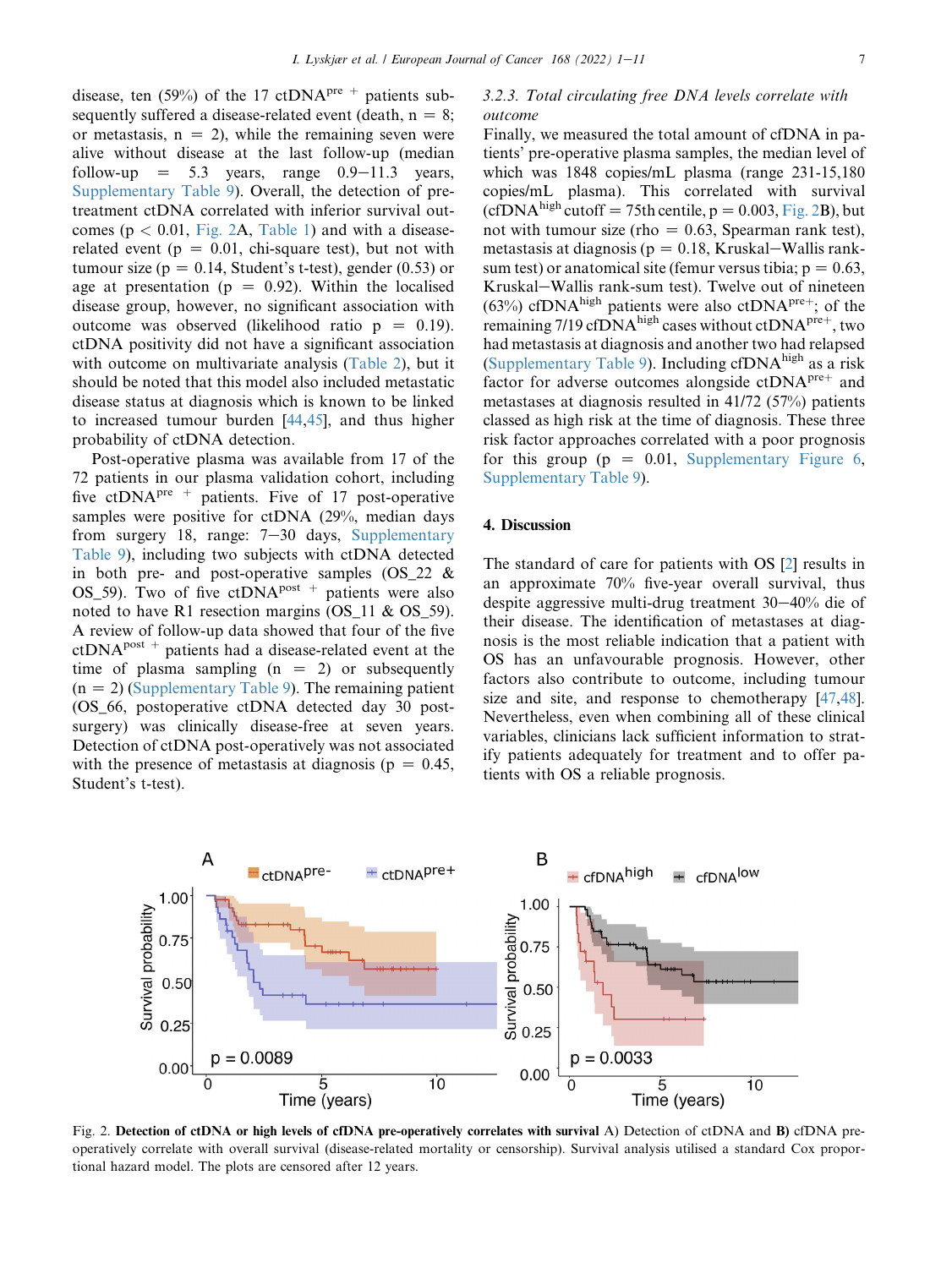Here, we report a pipeline for the development and application of DNA methylation markers in OS and demonstrate their utility in detecting ctDNA in plasma. The *in silico* analysis of our markers predicted a high sensitivity and specificity for OS, which was subsequently confirmed experimentally by analysing both OS tumour and matching germline samples using the developed assays. These findings indicate that our methylation-based assays potentially can be applied to over 90% of patients with high-grade OS, as opposed to genomic alteration-based approaches which require the development of patient-specific assays due to the lack of recurrent alterations in OS. This high level of specificity for OS was retained when the performance of these markers was tested in plasma. We saw a decline in the sensitivity of the assay to 40% when performed on plasma using our two markers threshold. Of note, if only one marker were employed the sensitivity increased to 69%. Although lower than anticipated, our 40% detection rate was only slightly lower compared to two  $(46\%$  [\[10](#page-9-3)], 57% [[11\]](#page-9-4)) of the three previous ctDNA OS studies which used different sequencing-based technologies. A third study [[12\]](#page-9-5) reported 90% sensitivity using ULP-WGS. However, only 10 patients were investigated, and therefore this approach warrants further investigation.

ctDNA assays have numerous potential applications in the management of OS for which knowledge of the sensitivity and specificity of the assay is important. The finding that ctDNA was detected preoperatively in 17 patients with clinically localised disease at presentation, 10 of whom subsequently developed a disease-related event, indicates that liquid biopsy has the potential for the early identification of such patients who are at high risk of adverse outcomes. While we were unable to show a statistically significant difference in survival in our localised disease cohort based on preoperative ctDNA detection, we anticipate that a larger validation cohort would demonstrate this. ctDNA assays will also be valuable for surveillance particularly in the absence of a tissue sample being available, and in the clinical trial setting by providing a baseline for monitoring disease response to treatments. This study, although the largest to date, is small in terms of translating the findings into clinical practice, therefore requires validation for use in the aforementioned scenarios.

The reason for failing to detect ctDNA in in 60% of patients based on the two marker threshold that was used to determine a "true positive" sample particularly in those presenting with metastases, is unclear. The volume of plasma analysed is an important factor in ctDNA detection [[49\]](#page-10-3), and we opted to use a low volume of plasma  $(1-2$  ml) given the rarity of our samples. As a result, this initial study only utilised four of the 17 candidate markers identified in our in silico discovery testing; using more markers may increase the sensitivity of this approach. However, it is apparent from other studies that ctDNA detection rate varies across cancer types [[50\]](#page-10-4). Given the similar sensitivities reported by different studies using different approaches, the low detection rate of ctDNA may be related to the biology of OS and local factors in the bone niche. False-positive ctDNA results in patients without OS using our methylation markers were rare (2.6%) and should not lead to misdiagnoses or inappropriate management provided results are interpreted in the context of the full clinical picture. This includes histological and radiological assessment which is currently standard practice as part of a multidisciplinary meeting.

The limitations of the study are largely attributable to the rarity of OS, the incidence of which is 0.27/100,000 per year in England [\[51](#page-10-5)]. The consequence of this includes the relatively small number of samples analysed within a heterogenous cohort of patients across all age groups, and a relatively short median follow-up of approximately 3.5 years. The small numbers of samples that were available for analysis post-treatment were disappointing but the finding that ctDNA is detectable prior to presentation of clinical relapse is encouraging and requires further investigation. The lack of access to an independent cohort prevented validation of our findings and highlights the challenges when pursuing translational research in rare cancers.

The study highlights the need for multi-centre collaboration, to enable the prospective systematic collection and sharing of patient samples with annotated clinical data, to recruit sufficient patient numbers for validation of these biomarkers and determination of their clinical utility in OSs, or any other rare disease. Multi-centre studies can be unattractive for a variety of reasons: they are expensive, time-consuming to establish and it can be difficult for different groups to agree and prioritise research aims and studies. Despite these challenges, there appears to be a growing appetite for the OS clinical and research communities to work collaboratively as highlighted in the UK ICONIC study (Improving Outcomes Through Collaboration in Osteosarcoma) [\[52](#page-10-6)] which provides the infrastructure to evaluate clinical and biological questions prospectively, and the Fight Osteosarcoma Through European Research (FOSTER) Consortium involving several countries in Europe with the aim of better stratification of patients for treatments and improving outcomes. It is our belief that such an approach is necessary to achieve clinical translation of plasma-based biomarkers for the management of OS.

## Author contributions statement

Iben Lyskjær: Conceptualization, Data curation, Formal analysis, Funding acquisition, Investigation, Methodology, Software, Validation, Visualization, Roles/Writing – original draft, Writing – review  $\&$ editing.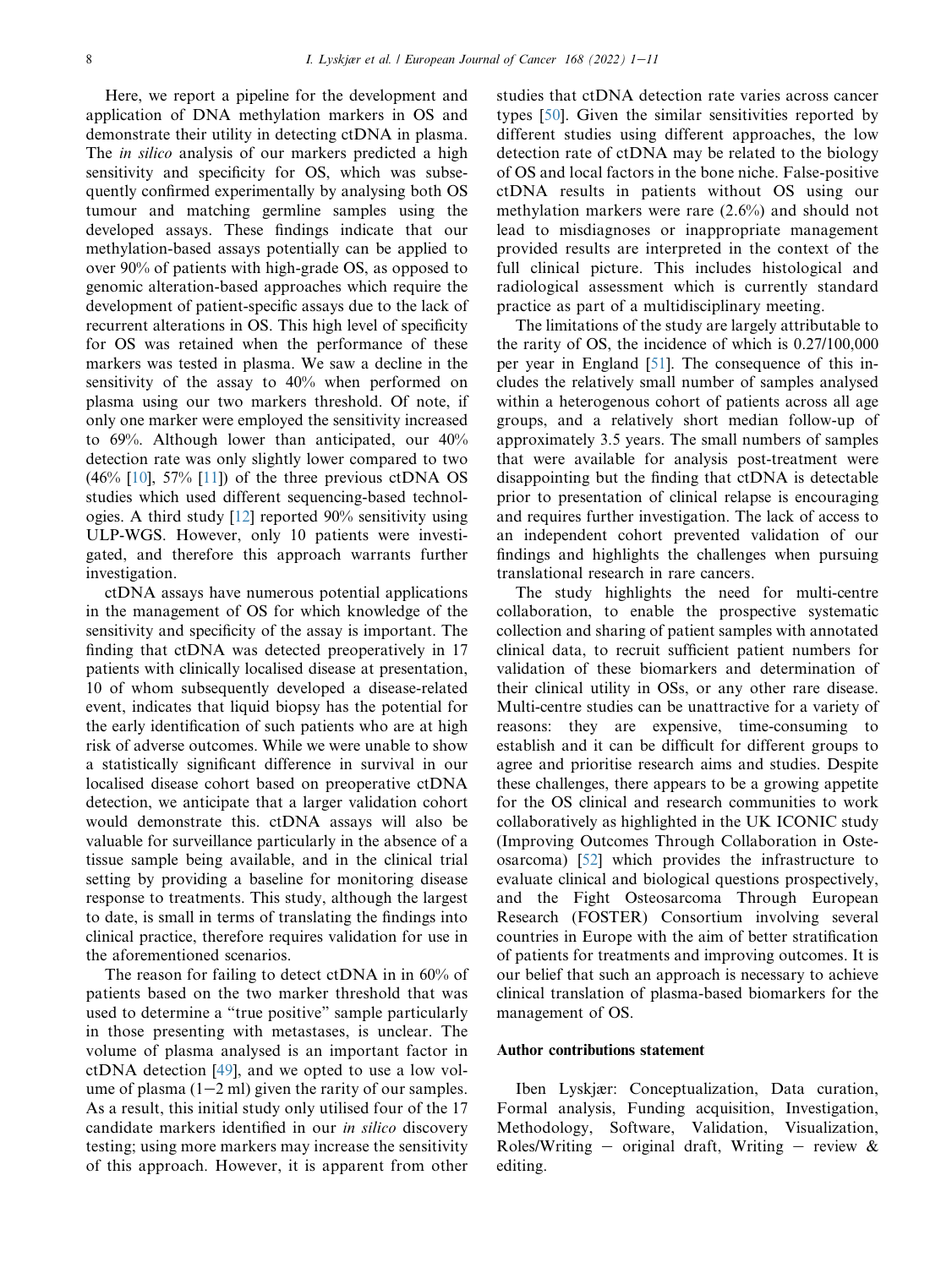Neesha Kara: Data curation, Formal analysis, Investigation, Visualization, Roles/Writing  $-$  original draft, Writing  $-$  review & editing.

Solange De Noon: Formal analysis, Validation, Visualization, Roles/Writing  $-$  original draft, Writing  $$ review & editing.

Christopher Davies: Data curation, Formal analysis, Writing  $-$  review & editing.

Ana Maia Rocha: Data curation, Formal analysis, Writing – review  $&$  editing.

Anna-Christina Strobl: Data curation, Writing review & editing.

Inga Usher: Data curation, Writing  $-$  review  $\&$ editing.

Craig Gerrand: Data curation, Writing  $-$  review  $\&$ editing.

Sandra J Strauss: Data curation, Writing  $-$  review  $\&$ editing.

Daniel Schrimpf: Data curation, Writing  $-$  review  $\&$ editing.

Andreas von Deimling: Data curation, Writing  $$ review & editing.

Stephan Beck: Conceptualization, Funding acquisition, Roles/Writing – original draft, Writing – review  $\&$ editing.

Adrienne M Flanagan: Conceptualization, Data curation, Formal analysis, Funding acquisition, Investigation, Methodology, Validation, Roles/Writing  $$ original draft, Writing  $-$  review  $\&$  editing.

# Statement of author contribution

Conceptualization: IL, SB, AMF; Sample curation: AMF; Data curation: IL, NK, AMR, CD, ACS, IU, DS, AVD; Analysis: IL, NK, SDN; Clinical data: AMF, SDN, CG, SJS; Supervision: SB, AMF; Writing: IL, SB, AMF, SDN; Review and editing: All authors.

## Conflict of interest statement

The authors declare that they have no known competing financial interests or personal relationships that could have appeared to influence the work reported in this paper.

#### Acknowledgements

Funding for this project was received from The Tom Prince Cancer Trust, The Rosetrees and Stoneygate Trusts (M46-F1) and the Bone Cancer Research Trust (BRCT: 6519). IL is supported by the Lundbeck Foundation (R303-2018-3018) and previously by The Tom Prince Cancer Trust. NK was funded by Imperial College London. SB acknowledges support from the Wellcome Trust (WT-218274/Z/19/Z). The study was also supported by the National Institute for Health Research, UCL Genomics and Genome Engineering, UCL Great Ormond Street Institute of Child Health and Pathology Core facilities, the Cancer Research UK University College London Experimental Cancer Medicine Centre, and the RNOH Research and Development Department. AMR and CD were supported by The Tom Prince Cancer Trust. SDN is supported by The Jean Shanks Foundation and The Pathological Society of Great Britain and Ireland. SJS was supported by the National Institute for Health Research, the University College London Hospitals Biomedical Research Centre.

The authors thank Dr Sarah Ø. Jensen and Dr Jacob H. Fredsøe, Aarhus University in Denmark, for inputs to the biomarker discovery, Professor Gert Attard and Dr Anjui Wu for a valuable discussion of the experimental design as well as Dr Robert Lowe for sharing data from the Marmal-Aid database. The results generated in this article are partly based upon data generated by the TCGA research Network [\(http://cancergenome.nih.gov](http://cancergenome.nih.gov)), and the Marmal-Aid database. The results published here are also in part based upon data generated by the Therapeutically Applicable Research to Generate Effective Treatments ([https://ocg.cancer.gov/programs/target\)](https://ocg.cancer.gov/programs/target) initiative, phs000218. The data used for this analysis are available at [https://portal.gdc.cancer.gov/projects.](https://portal.gdc.cancer.gov/projects) We acknowledge the RNOH Biobank Team and the RNOH Research and Development Office and all healthcare workers who cared for the patients. We give a special thanks to the patients for their donating invaluable samples for research.

#### Appendix A. Supplementary data

Supplementary data to this article can be found online at [https://doi.org/10.1016/j.ejca.2022.03.002.](https://doi.org/10.1016/j.ejca.2022.03.002)

## References

- <span id="page-8-0"></span>[1] Misaghi A, Goldin A, Awad M, Kulidjian AA. Osteosarcoma: a comprehensive review. SICOT-J 2018. [https://doi.org/10.](https://doi.org/10.1051/sicotj/2017028) [1051/sicotj/2017028.](https://doi.org/10.1051/sicotj/2017028)
- <span id="page-8-1"></span>[2] [Gerrand C, et al. UK guidelines for the management of bone](http://refhub.elsevier.com/S0959-8049(22)00141-1/sref2) [sarcomas. Clin Sarcoma Res 2016;6:7.](http://refhub.elsevier.com/S0959-8049(22)00141-1/sref2)
- <span id="page-8-2"></span>[3] Durfee RA, Mohammed M, Luu HH. Review of osteosarcoma and current management. Rheumatol. Ther. 2016. [https:](https://doi.org/10.1007/s40744-016-0046-y) [//doi.org/10.1007/s40744-016-0046-y.](https://doi.org/10.1007/s40744-016-0046-y)
- <span id="page-8-3"></span>[4] Kager L, et al. Primary metastatic osteosarcoma: presentation and outcome of patients treated on neoadjuvant Cooperative Osteosarcoma Study Group protocols. J Clin Oncol 2003. [https:](https://doi.org/10.1200/JCO.2003.08.132) [//doi.org/10.1200/JCO.2003.08.132.](https://doi.org/10.1200/JCO.2003.08.132)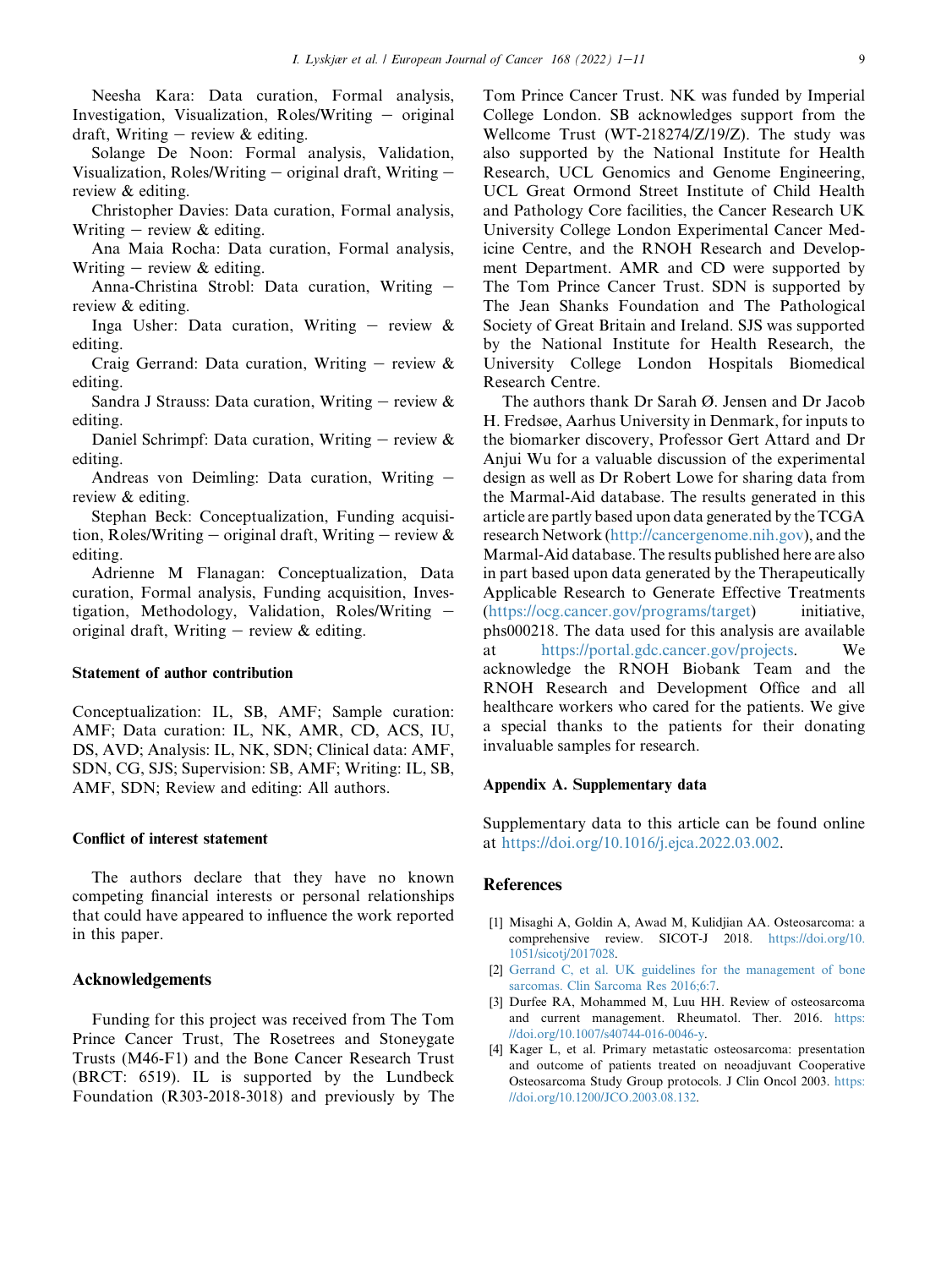- <span id="page-9-0"></span>[5] Kilgour E, Rothwell DG, Brady G, Dive C. Liquid biopsy-based biomarkers of treatment response and resistance. Canc Cell 2020. [https://doi.org/10.1016/j.ccell.2020.03.012.](https://doi.org/10.1016/j.ccell.2020.03.012)
- <span id="page-9-1"></span>[6] Bronkhorst AJ, Ungerer V, Holdenrieder S. The emerging role of cell-free DNA as a molecular marker for cancer management. Biomolecular Detection and Quantification 2019. [https:](https://doi.org/10.1016/j.bdq.2019.100087) [//doi.org/10.1016/j.bdq.2019.100087.](https://doi.org/10.1016/j.bdq.2019.100087)
- [7] Morris VK, Strickler JH. Use of circulating cell-free DNA to guide precision medicine in patients with colorectal cancer. Annu Rev Med 2021. [https://doi.org/10.1146/annurev-med-070119-](https://doi.org/10.1146/annurev-med-070119-120448) [120448.](https://doi.org/10.1146/annurev-med-070119-120448)
- [8] Cescon DW, Bratman SV, Chan SM, Siu LL. Circulating tumor DNA and liquid biopsy in oncology. Nat Can 2020. [https:](https://doi.org/10.1038/s43018-020-0043-5) [//doi.org/10.1038/s43018-020-0043-5](https://doi.org/10.1038/s43018-020-0043-5).
- <span id="page-9-2"></span>[9] McBride DJ, et al. Use of cancer-specific genomic rearrangements to quantify disease burden in plasma from patients with solid tumors. Gene Chromosome Canc 2010. [https://doi.org/10.](https://doi.org/10.1002/gcc.20815) [1002/gcc.20815](https://doi.org/10.1002/gcc.20815).
- <span id="page-9-3"></span>[10] Barris DM, et al. Detection of circulating tumor DNA in patients with osteosarcoma. Oncotarget 2018. [https://doi.org/10.](https://doi.org/10.18632/oncotarget.24268) [18632/oncotarget.24268.](https://doi.org/10.18632/oncotarget.24268)
- <span id="page-9-4"></span>[11] Shulman DS, et al. Detection of circulating tumour DNA is associated with inferior outcomes in Ewing sarcoma and osteosarcoma: a report from the Children's Oncology Group. Br J Canc 2018. <https://doi.org/10.1038/s41416-018-0212-9>.
- <span id="page-9-5"></span>[12] Klega K, et al. Detection of somatic structural variants enables quantification and characterization of circulating tumor DNA in children with solid tumors. JCO Precis. Oncol. 2018. [https:](https://doi.org/10.1200/po.17.00285) [//doi.org/10.1200/po.17.00285](https://doi.org/10.1200/po.17.00285).
- <span id="page-9-6"></span>[13] Llobat L, Gourbault O. Role of micrornas in human osteosarcoma: future perspectives. Biomedicines 2021. [https://doi.org/10.3](https://doi.org/10.3390/biomedicines9050463) [390/biomedicines9050463](https://doi.org/10.3390/biomedicines9050463).
- <span id="page-9-7"></span>[14] Suzuki MM, Bird A. DNA methylation landscapes: provocative insights from epigenomics. Nat Rev Genet 2008. [https:](https://doi.org/10.1038/nrg2341) [//doi.org/10.1038/nrg2341.](https://doi.org/10.1038/nrg2341)
- <span id="page-9-8"></span>[15] Baylin SB, Jones PA. A decade of exploring the cancer epigenome-biological and translational implications. Nat Rev Cancer 2011. <https://doi.org/10.1038/nrc3130>.
- <span id="page-9-9"></span>[16] Koch A, et al. Analysis of DNA methylation in cancer: location revisited. Nat Rev Clin Oncol 2018. [https://doi.org/10.103](https://doi.org/10.1038/s41571-018-0004-4) [8/s41571-018-0004-4.](https://doi.org/10.1038/s41571-018-0004-4)
- <span id="page-9-10"></span>[17] Chen XG, Ma L, Xu JX. Abnormal DNA methylation may contribute to the progression of osteosarcoma. Mol Med Rep 2018. [https://doi.org/10.3892/mmr.2017.7869.](https://doi.org/10.3892/mmr.2017.7869)
- [18] Tian W, Li Y, Zhang J, Li J, Gao J. Combined analysis of DNA methylation and gene expression profiles of osteosarcoma identified several prognosis signatures. Gene 2018. [https:](https://doi.org/10.1016/j.gene.2018.01.093) [//doi.org/10.1016/j.gene.2018.01.093](https://doi.org/10.1016/j.gene.2018.01.093).
- [19] Rosenblum JM, et al. Predictive properties of DNA methylation patterns in primary tumor samples for osteosarcoma relapse status. Epigenetics 2015. [https://doi.org/10.4161/15592294.2014.](https://doi.org/10.4161/15592294.2014.989084) [989084.](https://doi.org/10.4161/15592294.2014.989084)
- [20] Barenboim M, et al. DNA methylation-based classifier and gene expression signatures detect BRCAness in osteosarcoma. PLoS Comput Biol 2021. [https://doi.org/10.1371/journal.pcbi.1009562.](https://doi.org/10.1371/journal.pcbi.1009562)
- <span id="page-9-11"></span>[21] Behjati S, et al. Recurrent mutation of IGF signalling genes and distinct patterns of genomic rearrangement in osteosarcoma. Nat Commun 2017. <https://doi.org/10.1038/ncomms15936>.
- [22] Wu CC, et al. Immuno-genomic landscape of osteosarcoma. Nat Commun 2020. <https://doi.org/10.1038/s41467-020-14646-w>.
- [23] Bousquet M, et al. Whole-exome sequencing in osteosarcoma reveals important heterogeneity of genetic alterations. Ann Oncol 2016. <https://doi.org/10.1093/annonc/mdw009>.
- <span id="page-9-12"></span>[24] Klutstein M, Nejman D, Greenfield R, Cedar H. DNA methylation in cancer and aging. Canc Res 2016. [https://doi.org/1](https://doi.org/10.1158/0008-5472.CAN-15-3278) [0.1158/0008-5472.CAN-15-3278](https://doi.org/10.1158/0008-5472.CAN-15-3278).
- <span id="page-9-13"></span>[25] Gai W, Sun K. Epigenetic biomarkers in cell-free DNA and applications in liquid biopsy. Genes (Basel) 2019. [https:](https://doi.org/10.3390/genes10010032) [//doi.org/10.3390/genes10010032.](https://doi.org/10.3390/genes10010032)
- <span id="page-9-14"></span>[26] Tissot C, et al. Circulating free DNA concentration is an independent prognostic biomarker in lung cancer. Eur Respir J 2015. <https://doi.org/10.1183/13993003.00676-2015>.
- [27] Spindler KLG, Pallisgaard N, Vogelius I, Jakobsen A. Quantitative cell-free DNA, KRAS, and BRAF mutations in plasma from patients with metastatic colorectal cancer during treatment with cetuximab and irinotecan. Clin Canc Res 2012. [https:](https://doi.org/10.1158/1078-0432.CCR-11-0564) [//doi.org/10.1158/1078-0432.CCR-11-0564.](https://doi.org/10.1158/1078-0432.CCR-11-0564)
- [28] [Lyskjær I, et al. Correlation between early dynamics in circulating](http://refhub.elsevier.com/S0959-8049(22)00141-1/sref28) [tumour DNA and outcome from FOLFIRI treatment in meta](http://refhub.elsevier.com/S0959-8049(22)00141-1/sref28)[static colorectal cancer. Sci Rep 2019;9.](http://refhub.elsevier.com/S0959-8049(22)00141-1/sref28)
- <span id="page-9-15"></span>[29] Lyskjær I, De Noon S, Tirabosco R. DNA methylation-based profiling of bone and soft tissue tumours: a validation study of the 'DKFZ Sarcoma Classifier. J. Pathol. Clin. Res. 2021. [https:](https://doi.org/10.1002/cjp2.215) [//doi.org/10.1002/cjp2.215.](https://doi.org/10.1002/cjp2.215)
- <span id="page-9-16"></span>[30] Colaprico A, et al. TCGAbiolinks: an R/Bioconductor package for integrative analysis of TCGA data. Nucleic Acids Res 2016. [https://doi.org/10.1093/nar/gkv1507.](https://doi.org/10.1093/nar/gkv1507)
- <span id="page-9-17"></span>[31] Lowe R, Rakyan VK. Marmal-aid–a database for infinium HumanMethylation450. BMC Bioinf 2013. [https://doi.org/10.](https://doi.org/10.1186/1471-2105-14-359) [1186/1471-2105-14-359.](https://doi.org/10.1186/1471-2105-14-359)
- <span id="page-9-18"></span>[32] [Koelsche C, et al. Sarcoma classification by DNA methylation](http://refhub.elsevier.com/S0959-8049(22)00141-1/sref32) [profiling. Nat Commun 2021;12](http://refhub.elsevier.com/S0959-8049(22)00141-1/sref32).
- <span id="page-9-19"></span>[33] Barrett T, et al. NCBI GEO: archive for functional genomics data sets - Update. Nucleic Acids Res 2013. [https://doi.org/10.1](https://doi.org/10.1093/nar/gks1193) [093/nar/gks1193](https://doi.org/10.1093/nar/gks1193).
- <span id="page-9-20"></span>[34] Moriarity BS, et al. A Sleeping Beauty forward genetic screen identifies new genes and pathways driving osteosarcoma development and metastasis. Nat Genet 2015. [https://doi.org/10.1](https://doi.org/10.1038/ng.3293) [038/ng.3293.](https://doi.org/10.1038/ng.3293)
- <span id="page-9-21"></span>[35] Johansson A, Enroth S, Gyllensten U. Continuous aging of the human DNA methylome throughout the human lifespan. PLoS One 2013. <https://doi.org/10.1371/journal.pone.0067378>.
- <span id="page-9-22"></span>[36] Warden CD, et al. COHCAP: an integrative genomic pipeline for single-nucleotide resolution DNA methylation analysis. Nucleic Acids Res 2013. <https://doi.org/10.1093/nar/gkt242>.
- <span id="page-9-23"></span>[37] Untergasser A, et al. Primer3-new capabilities and interfaces. Nucleic Acids Res 2012. <https://doi.org/10.1093/nar/gks596>.
- <span id="page-9-24"></span>[38] Li LC, Dahiya R MethPrimer. Designing primers for methylation PCRs. Bioinformatics 2002. [https://doi.org/10.1093/bioinforma](https://doi.org/10.1093/bioinformatics/18.11.1427) [tics/18.11.1427.](https://doi.org/10.1093/bioinformatics/18.11.1427)
- <span id="page-9-25"></span>[39] Arányi T, Tusnády GE. BiSearch: ePCR tool for native or bisulfite-treated genomic template. Methods Mol Biol 2007. [https:](https://doi.org/10.1385/1-59745-528-8:385) [//doi.org/10.1385/1-59745-528-8:385](https://doi.org/10.1385/1-59745-528-8:385).
- <span id="page-9-26"></span>[40] Robin X, et al. pROC: an open-source package for R and  $S$ + to analyze and compare ROC curves. BMC Bioinf 2011. [https:](https://doi.org/10.1186/1471-2105-12-77) [//doi.org/10.1186/1471-2105-12-77](https://doi.org/10.1186/1471-2105-12-77).
- <span id="page-9-27"></span>[41] [Armbruster DA, Pry T. Limit of blank, limit of detection and](http://refhub.elsevier.com/S0959-8049(22)00141-1/sref41) [limit of quantitation. Clin Biochem Rev 2008;29:49](http://refhub.elsevier.com/S0959-8049(22)00141-1/sref41)-[52.](http://refhub.elsevier.com/S0959-8049(22)00141-1/sref41)
- <span id="page-9-28"></span>[42] R Core Team. R. A language and environment for statistical computing. Vienna, Austria: R Foundation for Statistical Computing; 2017. <http://www.R-project.org/>.
- <span id="page-9-29"></span>[43] Tomczak K, Czerwińska P, Wiznerowicz M. The Cancer Genome Atlas (TCGA): an immeasurable source of knowledge. Wspolczesna Onkologia; 2015. <https://doi.org/10.5114/wo.2014.47136>.
- <span id="page-9-30"></span>[44] Salah S, Ahmad R, Sultan I, Yaser S, Shehadeh A. Osteosarcoma with metastasis at initial diagnosis: current outcomes and